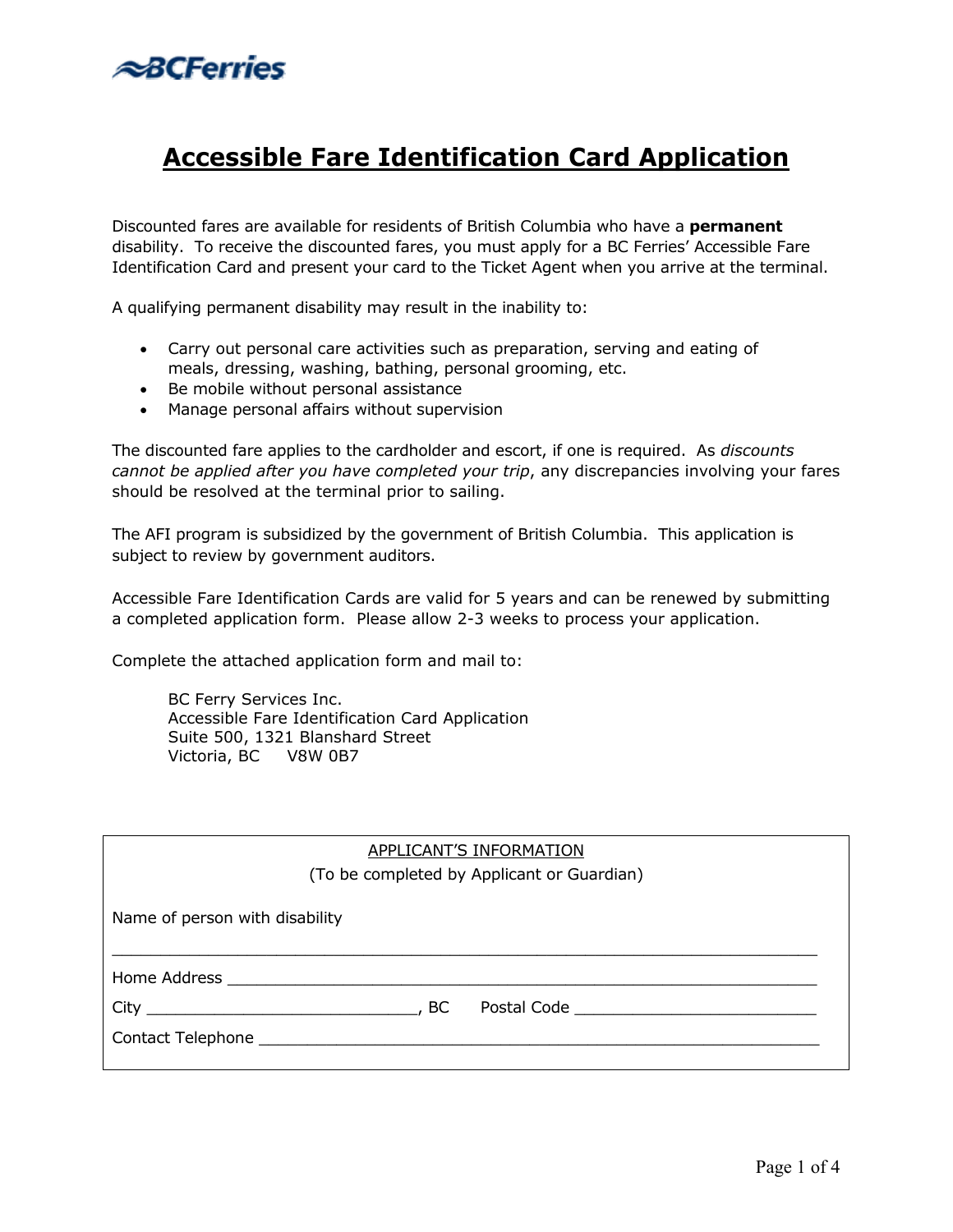

## **\*\*\*\*Please provide only ONE criteria from A, B or C\*\*\*\***

### **PROOF OF DISABILITY**

Please provide only **ONE** of the following documentation to prove that you are receiving the disability benefit.

A. **Persons with Disabilities (PWD) designation -** Please visit the *Ministry of Social Development and Social Innovation* to obtain a "Release of Personal Information" form from your financial assistance worker OR go on-line to your "My Self Serve" account and print a "Confirmation of Assistance" and include it with your application.

#### OR

B. **Canada Pension Plan Disability** - Please contact *Service Canada at 1-800-277-9914 to request* official documentation verifying that you have been approved for and are currently receiving this benefit and include it with your application.

Please note: Cheque stubs are not acceptable documentation.

OR

# C. **TO BE COMPLETED BY YOUR PHYSICIAN**

Attention Physicians: Please see qualifications on page 1 of this application. Ensure that your submission/approval of this application is for a patient who has a **permanent disability only**.

I have access to this applicant's medical records and hereby certify that

 $\overline{\phantom{a}}$  , which is a set of the set of the set of the set of the set of the set of the set of the set of the set of the set of the set of the set of the set of the set of the set of the set of the set of the set of th (Name of Applicant)

has a permanent disability that impedes this person's normal daily activities (e.g. preparation, serving and eating of meals, mobility, managing personal affairs, etc.)

#### **CERTIFICATION**

I hereby certify that, to the best of my knowledge, the above information is true and correct.

\_\_\_\_\_\_\_\_\_\_\_\_\_\_\_\_\_\_\_\_\_\_\_\_\_\_\_\_\_\_\_\_\_\_\_\_\_ Signature of Physician

Name of Physician (please print)

\_\_\_\_\_\_\_\_\_\_\_\_\_\_\_\_\_\_\_\_\_\_\_\_\_\_\_\_\_\_\_\_\_\_\_\_\_

Address \_\_\_\_

Physician Stamp Required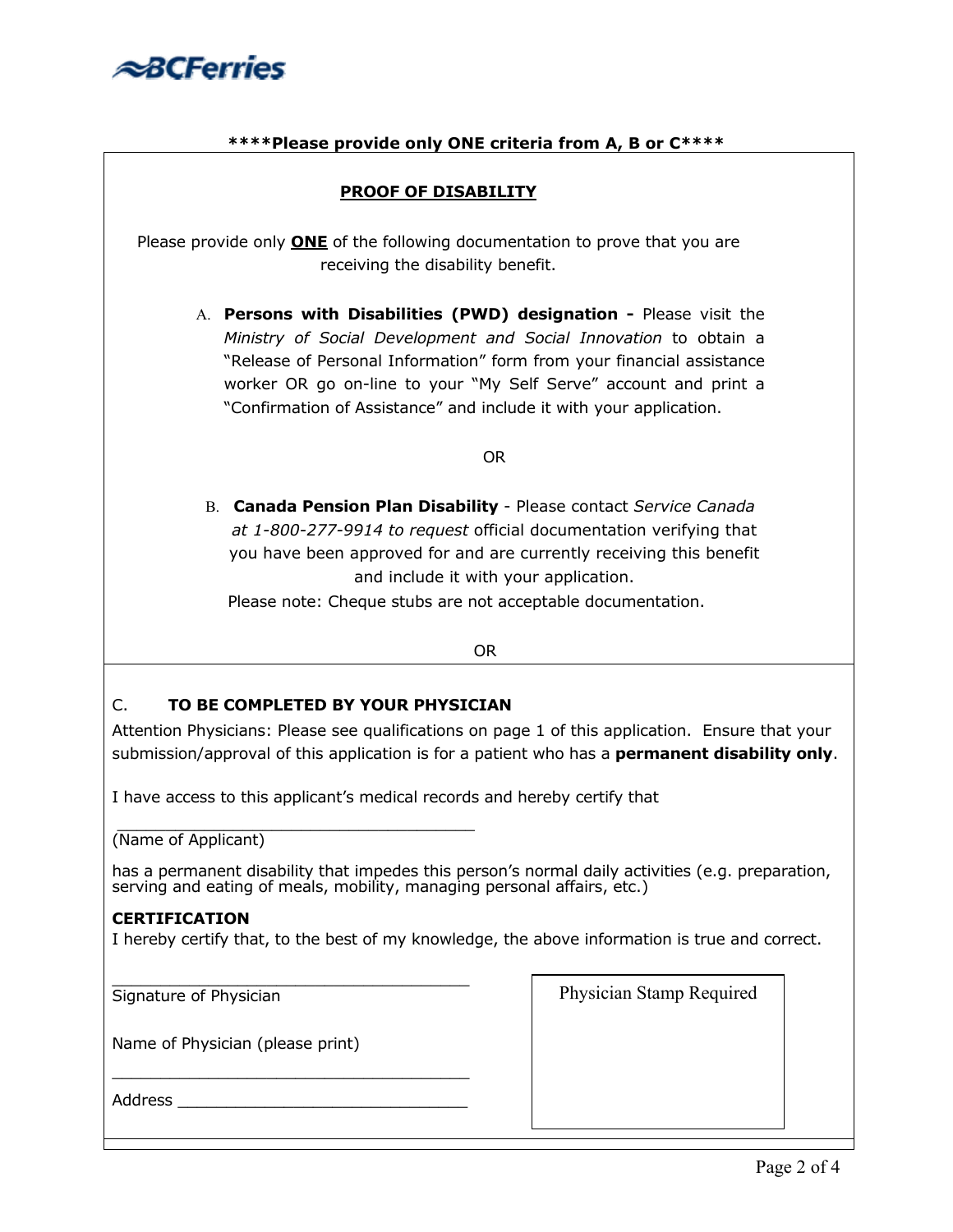

# **PHOTO DETAILS**

BC Ferries requires photographic identification to verify your identity at the ticket booth so we can apply the discount to your fare. This photo will be laminated onto your Accessible Fare Identification Card and copies of the photograph will *not* be kept on file by BC Ferries*. \* Please write your surname on back of photo.* The photograph requirements are as follows:

- Photos must show a full front view of the face with both edges of the face showing clearly. The face and shoulders must be centred in the photo and squared to the camera. Photo size should be **3.5 cm high x 3 cm wide**.
- Eyes must be open and clearly visible. Glasses, including tinted ones with prescription, may be worn as long as the eyes are clearly visible. Sunglasses are unacceptable.
- Hats and other head coverings are not permitted except when worn for religious or medical reasons and only if the full facial features are clearly visible.
- Black and white **or** colour photos are acceptable. Photocopies will not be accepted.

Example of acceptable photograph:



**\*If you do not provide a photo for your AFI card, please be advised that you will be required to show government issued photo ID along with your AFI card at the terminal in order to receive the discounted fare.\*** 

#### **DECLARATION STATEMENT**

(To be completed by Applicant or Guardian)

I hereby apply for an Accessible Fare Identification Card. I understand that BC Ferries may contact my physician to ensure the eligibility criteria have been met and I consent for my physician to provide information about me to BC Ferry Services Inc. for this purpose only.

Signature:

Applicant or Guardian (if Guardian, please indicate)

Date:

Personal Information on this form is collected under section 26(c) of the Freedom of Information and Protection of *Privacy Act so we can process and administer your Accessible Fare Identification Card. If you have any questions about the collection of this personal information, please contact Customer Service Support at: BC Ferry Services Inc., Suite 500, 1321 Blanshard Street, Victoria, BC V8W 0B7 or call 1-888-223-3779 to speak with an agent.*